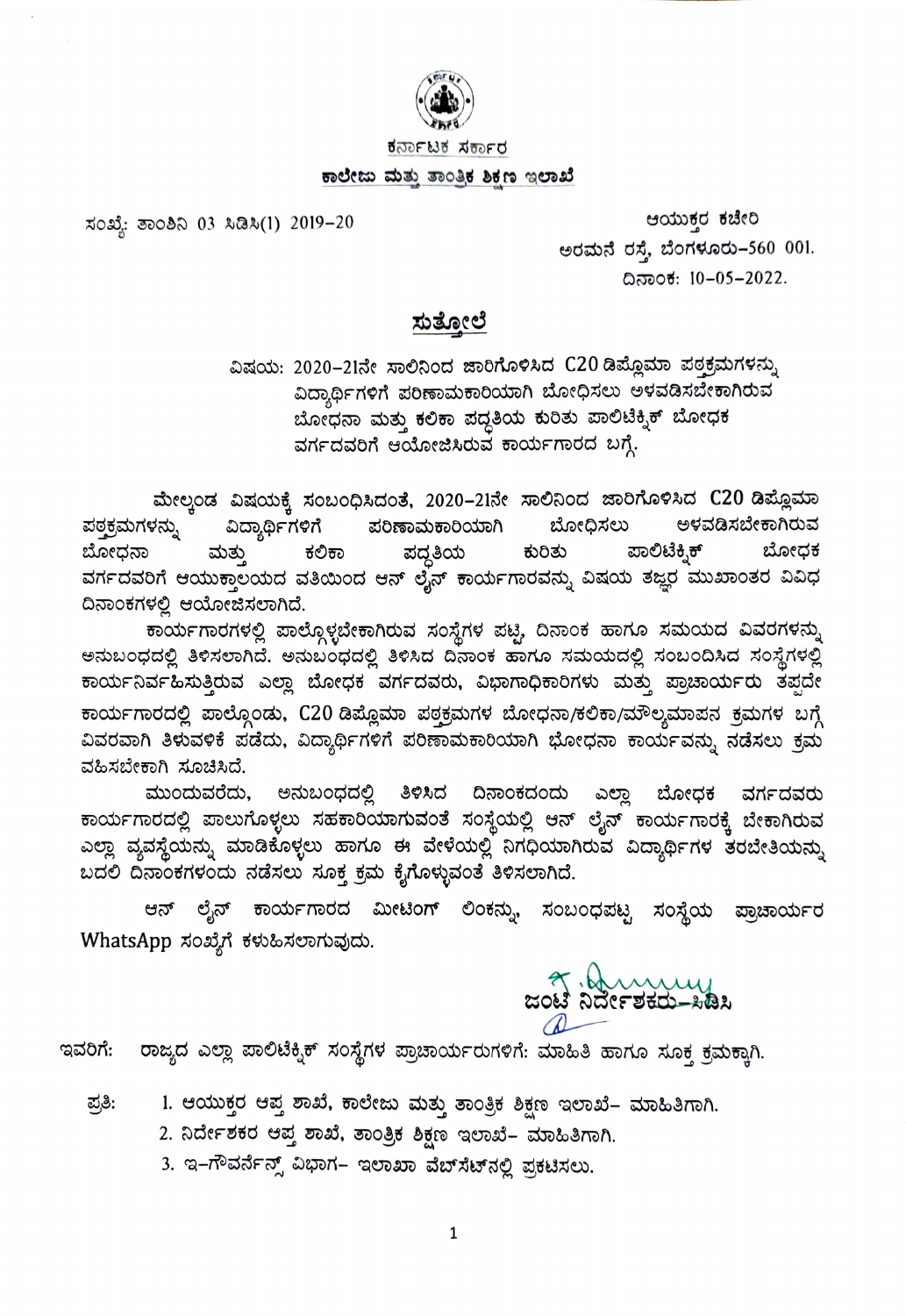# ಅನುಬಂಧ

| SI.<br>No.     | Inst.<br>Code | <b>Institution Name</b>                                        | Date and Time |
|----------------|---------------|----------------------------------------------------------------|---------------|
| $\mathbf{1}$   | 101           | INSTITUTE OF TEXTILE TECHNOLOGY BANGALORE                      |               |
| $\overline{2}$ | 102           | S. J. (Government) POLYTECHNIC BANGALORE                       |               |
| 3              | 103           | KARNATAKA (Government) POLYTECHNIC, MANGALORE                  |               |
| 4              | 106           | D. R. R. (Government) POLYTECHNIC DAVANAGERE                   |               |
| 5              | 108           | C. P. C. (Government) POLYTECHNIC MYSORE                       |               |
| 6              | 109           | <b>GOVERNMENT POLYTECHNIC GULBARGA</b>                         |               |
| $\overline{7}$ | 113           | <b>GOVERNMENT POLYTECHNIC BELGAVI</b>                          |               |
| 8              | 123           | GOVERNMENT G R INST. OF COMMERCIAL PRACTICE BANGALORE          |               |
| 9              | 126           | INSTITUTE OF PRINTING TECHNOLOGY BANGALORE                     |               |
| 10             | 127           | SRC INST. OF BUSINESS MANAGEMENT BANGALORE                     |               |
| 11             | 133           | KARNATAKA INSTITUTE OF LEATHER TECHNOLOGY BANGALORE            |               |
| 12             | 140           | GOVERNMENT FILM AND TV TECHNICAL INST. BANGALORE               |               |
| 13             | 165           | <b>GOVERNMENT POLYTECHNIC KARATAGI</b>                         |               |
| 14             | 176           | <b>GOVERNMENT POLYTECHNIC ZALAKI</b>                           |               |
| 15             | 185           | Sri. CHANNAKESHAVA (Government) POLYTECHNIC COLLEGE, BANKAPURA |               |
| 16             | 194           | <b>GOVERNMENT POLYTECHNIC HONNALI</b>                          |               |
| 17             | 204           | M E I POLYTECHNIC BANGALORE                                    | 16-05-2022    |
| 18             | 208           | <b>J S S POLYTECHNIC FOR WOMEN MYSORE</b>                      | 2.30PM        |
| 19             | 309           | N R A M POLYTECHNIC NITTE UDUPI                                |               |
| 20             | 315           | MOTICHAND LENGADE BHARATESH POLYTECHNIC BELGAUM                |               |
| 21             | 335           | BAPUJI POLYTECHNIC SHABANUR DAVANGERE                          |               |
| 22             | 314           | P E S POLYTECHNIC BANGALORE                                    |               |
| 23             | 447           | R N SHETTY POLYTECHNIC MURUDESHWAR                             |               |
| 24             | 459           | SANJAY GANDHI POLYTECHNIC BELLARY                              |               |
| 25             | 469           | T. E. S POLYTECHNIC DODDA BANASWADI BANGALORE                  |               |
| 26             | 484           | <b>B E S INSTITUTE OF TECHNOLOGY BANGALORE</b>                 |               |
| 27             | 488           | <b>VIDYAVARDHAKA POLYTECHNIC MYSORE</b>                        |               |
| 28             | 505           | M. F. POLYTECHNIC ANANDA NAGAR ROAD OLD HUBLI                  |               |
| 29             | 516           | VIJAYALAKSHMI POLYTECHNIC PALAR NAGARA,K G F                   |               |
| 30             | 525           | M S M S RURAL POLYTECHNIC, MARALI KOPPAL                       |               |
| 31             | 528           | <b>B T PATIL &amp; SON's POLYTECHNIC, NIPPANI</b>              |               |
| 32             | 529           | IMRAN POLYTECHNIC, PYAN DARGA ROAD, GULBARGA                   |               |
| 33             | 569           | G M INST. OF TECHNOLOGY, DAVANGERE                             |               |
| 34             | 573           | JAIN POLYTECHNIC BELGAUM                                       |               |
| 35             | 583           | B. V. V. S. POLYTECHNIC BAGALKOT                               |               |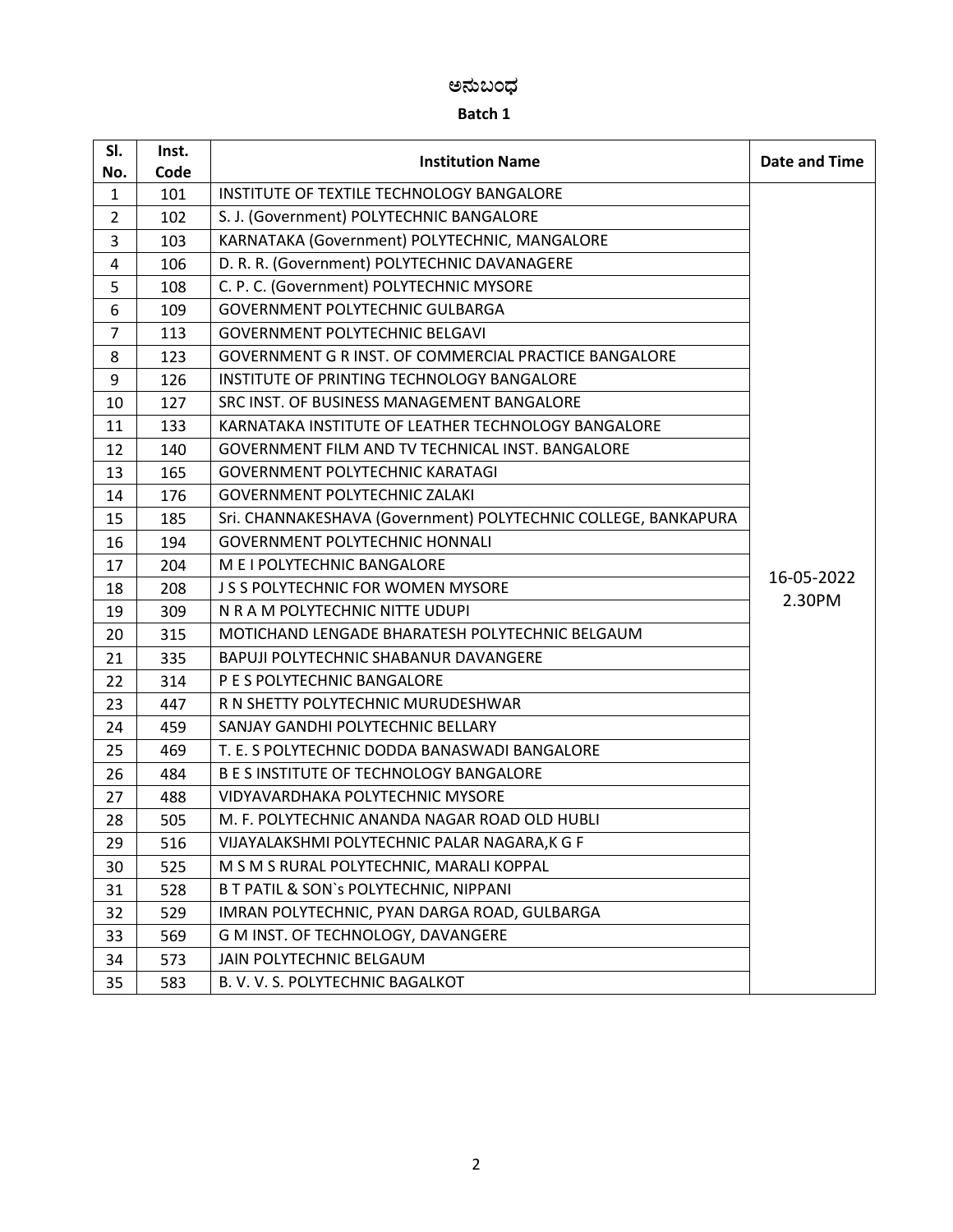| SI.<br>No.     | Code | <b>Institution Name</b>                                     | Date and Time |
|----------------|------|-------------------------------------------------------------|---------------|
| $\mathbf{1}$   | 104  | <b>GOVERNMENT POLYTECHNIC BELLARY</b>                       |               |
| $\overline{2}$ | 110  | D. A. C. G. (Government) POLYTECHNIC CHICKMAGALUR           |               |
| 3              | 114  | <b>GOVERNMENT POLYTECHNIC KARWAR</b>                        |               |
| 4              | 116  | <b>GOVERNMENT POLYTECHNIC K. R. PET</b>                     |               |
| 5              | 117  | <b>GOVERNMENT POLYTECHNIC RAICHUR</b>                       |               |
| 6              | 119  | <b>GOVERNMENT POLYTECHNIC FOR WOMEN BANGALORE</b>           |               |
| 7              | 128  | VISSJ GOVERNMENT POLYTECHNIC, BHADRAVATHI                   |               |
| 8              | 166  | <b>GOVERNMENT POLYTECHNIC KALAGI</b>                        |               |
| 9              | 205  | <b>B V V S POLYTECHNIC BAGALKOT</b>                         |               |
| 10             | 308  | SANJAY MEMORIAL POLYTECHNIC SAGAR SHIMOGA                   |               |
| 11             | 316  | T M A E SOCIETY POLYTECHNIC HOSPET                          |               |
| 12             | 320  | B. V. V. SANGHA's S. R. VASTRAD RURAL POLYTECHNIC GULEDGUDD |               |
| 13             | 324  | J S S POLYTECHNIC NANJANGUD                                 |               |
| 14             | 337  | S N MOODBIDRI POLYTECHNIC MOODBIDRI                         |               |
| 15             | 340  | S N S POLYTECHNIC SUNKADAKATTE                              |               |
| 16             | 326  | ARYA BHARATHI POLYTECHNIC TUMKUR                            |               |
| 17             | 385  | <b>S.S.R POLYTECHNIC JEWARGI</b>                            | 17-05-2022    |
| 18             | 389  | R. N. SHETTY POLYTECHNIC BELGAUM                            | 2.30PM        |
| 19             | 401  | <b>GHOUSIA POLYTECHNIC FOR WOMEN BANGALORE</b>              |               |
| 20             | 407  | S. E. S. SOCIETY POLYTECHNIC ULGA                           |               |
| 21             | 418  | J. S. S. POLYTECHNIC MYSORE                                 |               |
| 22             | 435  | BTL POLYTECHNIC BOMMASANDRA BANGALORE                       |               |
| 23             | 439  | ANJUMAN E-ISLAM POLYTECHNIC BIJAPUR                         |               |
| 24             | 440  | ADICHUNCHANAGIRI POLYTECHNIC CHIKMAGALUR                    |               |
| 25             | 460  | NALANDA FOUNDATION POLYTECHNIC HUBLI                        |               |
| 26             | 476  | M S RAMAIAH POLYTECHNIC BANGALORE                           |               |
| 27             | 498  | <b>B G S POLYTECHNIC CHIKBALLAPUR-562101</b>                |               |
| 28             | 517  | SHRI MALLIKARJUNA POLYTECHNIC, CHITRADURGA                  |               |
| 29             | 520  | <b>BALLARI RURAL POLYTECHNIC BELLARY</b>                    |               |
| 30             | 522  | TAGORE MEMORILA POLYTECHNIC, RAICHUR                        |               |
| 31             | 544  | R R POLYTECHNIC CHIKKABANAVARA BANGALORE                    |               |
| 32             | 551  | S P V V SANGHA POLYTECHNIC SINDAGI BIJAPUR                  |               |
| 33             | 555  | D B H P SABHA GANGADHARA POLYTECHNIC DHARWAD                |               |
| 34             | 558  | S R Y D POLYTECHNIC YALLAMMANAGUDDA BELGAUM                 |               |
| 35             | 565  | ASHOKA POLYTECHNIC BANGALORE                                |               |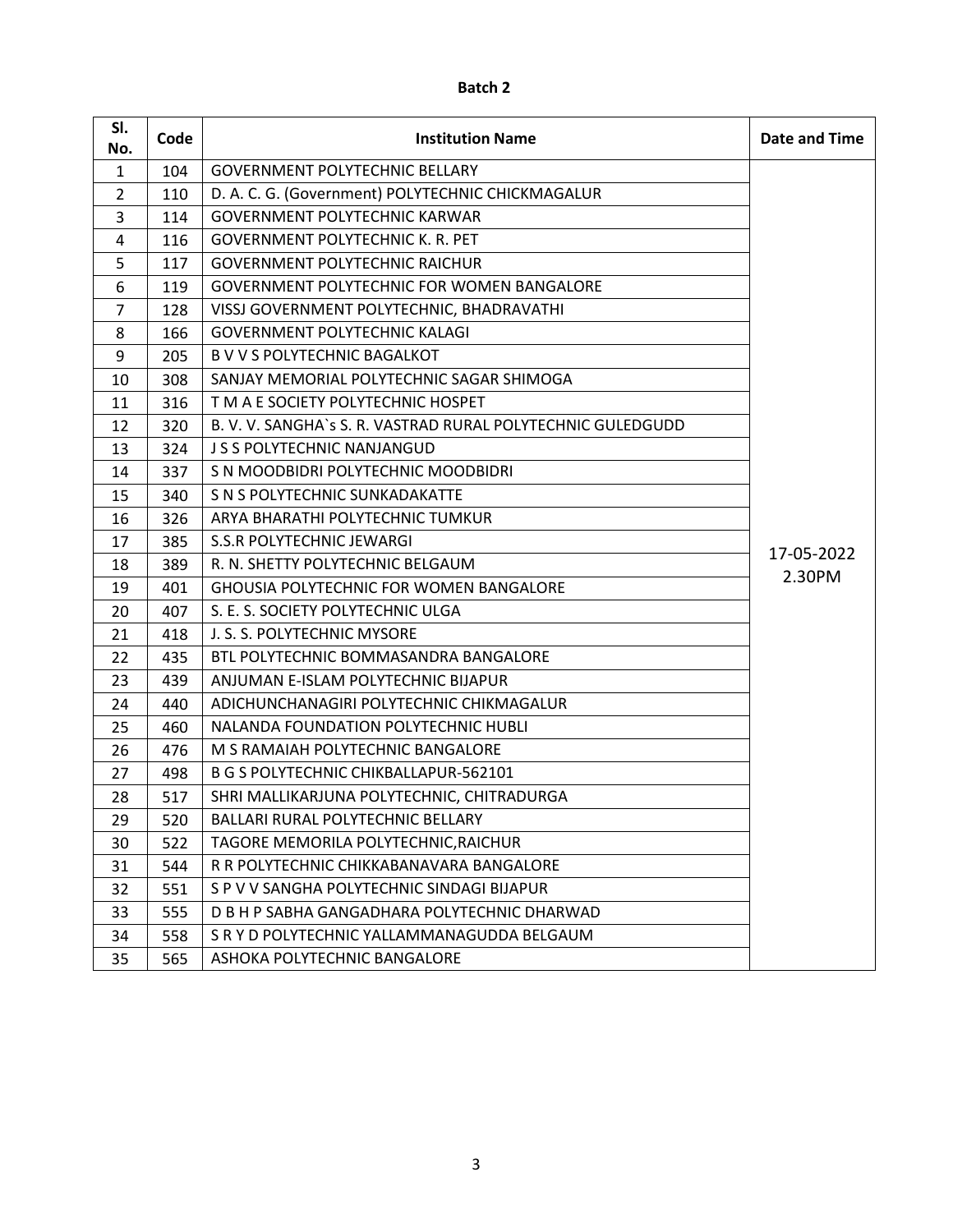| SI.<br>No.     | Code | <b>Institution Name</b>                                    | Date and Time |
|----------------|------|------------------------------------------------------------|---------------|
| $\mathbf{1}$   | 111  | GOVERNMENT POLYTECHNIC CHANNAPATNA                         |               |
| $\overline{2}$ | 124  | <b>GOVERNMENT POLYTECHNIC FOR WOMEN MANGALORE</b>          |               |
| 3              | 147  | <b>GOVERNMENT POLYTECHNIC GADAG</b>                        |               |
| 4              | 152  | <b>GOVERNMENT POLYTECHNIC BAGALKOTE</b>                    |               |
| 5              | 157  | <b>GOVERNMENT POLYTECHNIC ARAKERE</b>                      |               |
| 6              | 171  | <b>GOVERNMENT POLYTECHNIC HUBBALI</b>                      |               |
| 7              | 191  | GOVERNMENT POLYTECHNIC, GAURIBIDANUR, CHIKKABALLAPURA.     |               |
| 8              | 312  | <b>GOMATESH POLYTECHNIC BELGAUM</b>                        |               |
| 9              | 321  | S. J. M. POLYTECHNIC CHITRADURGA                           |               |
| 10             | 325  | D. BHANUMAIAH POLYTECHNIC MYSORE                           |               |
| 11             | 338  | K V G POLYTECHNIC SULLIA                                   |               |
| 12             | 363  | S E S POLYTECHNIC SIRUGUPPA                                |               |
| 13             | 433  | P V P POLYTECHNIC JNANABHARATHI BANGALORE                  |               |
| 14             | 341  | KLE SOCIETY's Smt. C I MUNAVALLI POLYTECHNIC, HUBLI        |               |
| 15             | 357  | MAHATHMA GANDHI POLYTECHNIC BANGALORE                      |               |
| 16             | 366  | M V J POLYTECHNIC BANGALORE-67                             |               |
| 17             | 367  | SRI VENKATA RAJU INST. OF TECH. BANGALORE                  | 18-05-2022    |
| 18             | 386  | S T S K K POLYTECHNIC GADAG                                | 2.30PM        |
| 19             | 391  | VIVEKANANDA POLYTECHNIC PUTTUR (DK)                        |               |
| 20             | 406  | H. K. E. SOCIETY POLYTECHNIC RAICHUR                       |               |
| 21             | 416  | K. J. T. E. S. POLYTECHNIC MULBAGAL                        |               |
| 22             | 427  | ANANDA MARGA POLYTECHNIC MALUR                             |               |
| 23             | 456  | VIDYA VIKAS EDUCATION TRUST POLYTECHNIC MYSORE             |               |
| 24             | 468  | B. S. F. INSTITUTE OF TECHNOLOGY BANGALORE                 |               |
| 25             | 511  | K L E SOCIETY's POLYTECHNIC MAHALINGPURA                   |               |
| 26             | 527  | SGES's Dr. N.A. MAGADUM POLYTECHNIC ANKALI BELAGAVI        |               |
| 27             | 533  | SHRIDEVI POLYTECHNIC, TUMKUR                               |               |
| 28             | 542  | JNANABHARATHI POLYTECHNIC, KUDLIGI, BELLARY                |               |
| 29             | 549  | Smt. SIDDAMMA SANGANNA METI POLYTECHNIC LINGASUGURU        |               |
| 30             | 566  | DR. SRI SRISRI S M POLYTECHNIC, NELAMANGALA, BENGALURU     |               |
| 31             | 575  | S F S SHIKSHAN SAMITI's VISWESWARAIAH POLYTECHNIC, NARGUND |               |
| 32             | 591  | S J V P POLYTECHNIC, P B ROAD, HARIHARA                    |               |
| 33             | 599  | R L JALAPPA POLYTECHNIC, DODDABALLAPUR, BANGALORE          |               |
| 34             | 601  | SARANG INSTITUTE OF POLYTECHNIC TUMKUR                     |               |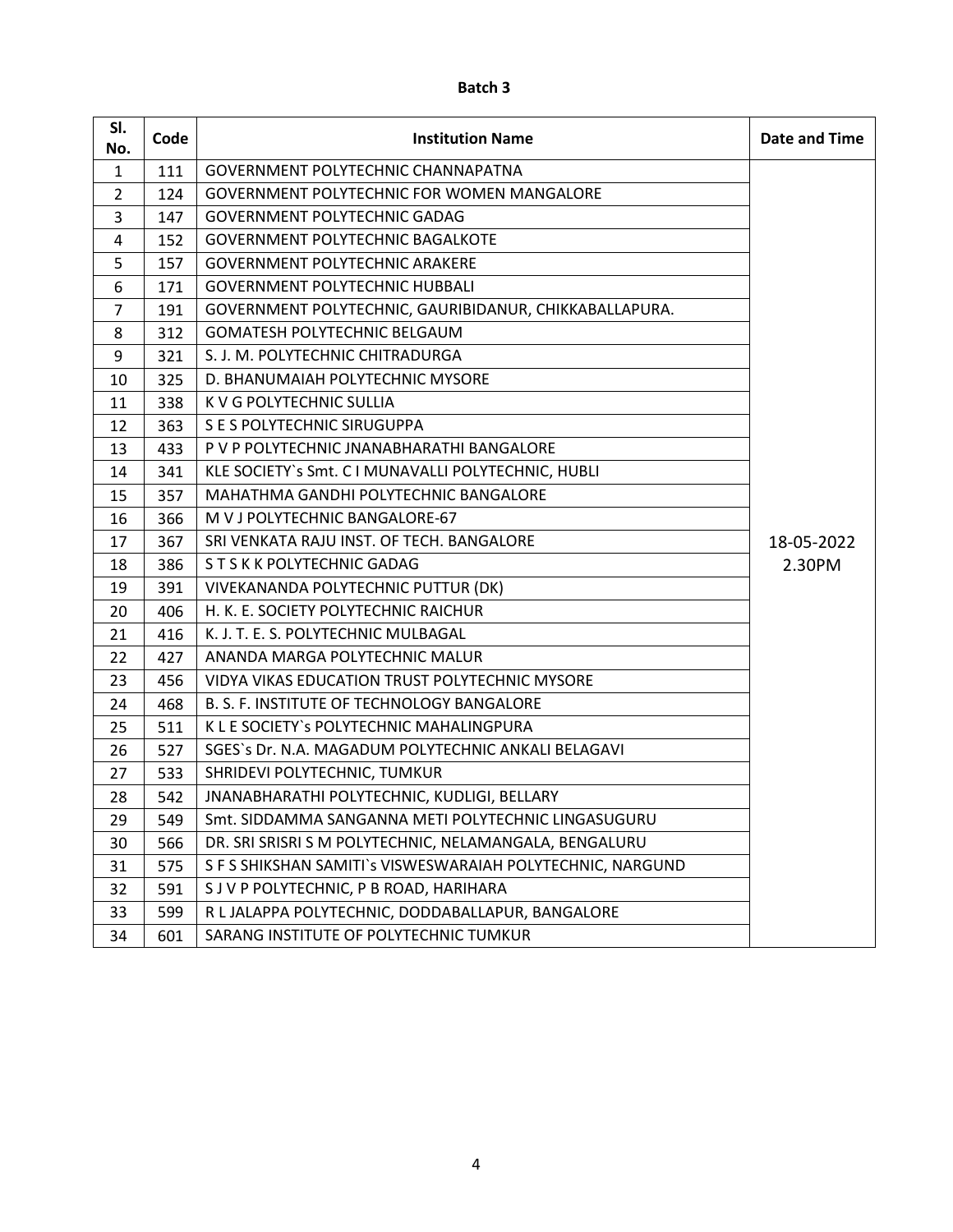| SI.            | <b>INST</b> | <b>INSTITUTION NAME</b>                                 | Date and Time |
|----------------|-------------|---------------------------------------------------------|---------------|
| No             | <b>CODE</b> |                                                         |               |
| $\mathbf{1}$   | 112         | <b>GOVERNMENT POLYTECHNIC TUMKUR</b>                    |               |
| $\overline{2}$ | 120         | <b>GOVERNMENT POLYTECHNIC BIJAPUR</b>                   |               |
| 3              | 135         | GOVERNMENT RESIDENTIAL POLYTECHNIC FOR WOMEN SHIVAMOGGA |               |
| 4              | 141         | <b>GOVERNMENT POLYTECHNIC FOR WOMEN GULBARGA</b>        |               |
| 5              | 154         | GOVERNMENT POLYTECHNIC HOLENARASIPURA                   |               |
| 6              | 163         | <b>GOVERNMENT POLYTECHNIC BANTWAL</b>                   |               |
| $\overline{7}$ | 181         | <b>GOVERNMENT POLYTECHNIC AURAD</b>                     |               |
| 8              | 184         | <b>GOVERNMENT POLYTECHNIC DEVDURGA</b>                  |               |
| 9              | 210         | JSS POLYTECHNIC FOR THE DIFFERENTLY ABLED MYSORE        |               |
| 10             | 303         | MARATHA MANDAL POLYTECHNIC BELGAUM                      |               |
| 11             | 332         | K V T POLYTECHNIC CHICKBALLAPUR                         |               |
| 12             | 346         | D. V. S. POLYTECHNIC SHIMOGA                            |               |
| 13             | 351         | VGET's DR. G S MELKOTE RURAL POLYTECHNIC KUKNUR         |               |
| 14             | 353         | <b>S J M POLYTECHNIC BIRUR</b>                          |               |
| 15             | 342         | K L E SOCIETY's C B KOLLI POLYTECHNIC HAVERI            |               |
| 16             | 359         | H K E S WOMENS POLYTECHNIC GULBARGA                     |               |
| 17             | 362         | VET B V L POLYTECHNIC BANGALORE                         |               |
| 18             | 388         | <b>IR POLYTECHNIC BANGALORE</b>                         | 19-05-2022    |
| 19             | 400         | THE OXFORD POLYTECHNIC BANGALORE                        | 2.30PM        |
| 20             | 408         | HINDUSTAN ELCT. ACADEMY POLYTECHNIC BANGALORE           |               |
| 21             | 410         | B.E. TRUST POLYTECHNIC K.M. DODDI, MANDYA               |               |
| 22             | 437         | RAMAN POLYTECHNIC KAMAKSHIPALYA, BANGALORE              |               |
| 23             | 441         | NADGIR EVENING POLYTECHNIC BANGALORE                    |               |
| 24             | 451         | <b>BALDWIN POLYTECHNIC BANGALORE</b>                    |               |
| 25             | 457         | SHRI VASANTRAO POTDAR POLYTECHNIC THILAKVADI            |               |
| 26             | 479         | S V V S POLYTECHNIC BELLARY                             |               |
| 27             | 480         | <b>G T T C POLYTECHNIC BANGALORE</b>                    |               |
| 28             | 485         | SREE SIDDARAMESWARA POLYTECHNIC TIPTUR                  |               |
| 29             | 493         | P. A. POLYTECHNIC, NADUPADAV MANGALORE                  |               |
| 30             | 496         | ANJUMAN POLYTECHNIC, AYODHYANAGAR HUBLI                 |               |
| 31             | 507         | SHRI SUBHAS NAGUR MEMORIAL POLYTECHNIC BIJAPUR          |               |
| 32             | 526         | SREE VINAYAKA POLYTECHNIC, KORAMANDAL, KGF              |               |
| 33             | 552         | B L D E POLYTECHNIC JAMAKANDI BAGALKOTE                 |               |
| 34             | 578         | BRINDAVAN COLLEGE OF ENGINEERING BANGALORE              |               |
| 35             | 579         | ALPHA COLLEGE OF ENGINEERING BANGALORE                  |               |
| 36             | 597         | EAST WEST INSTITUTE OF POLYTECHNIC BANGALORE            |               |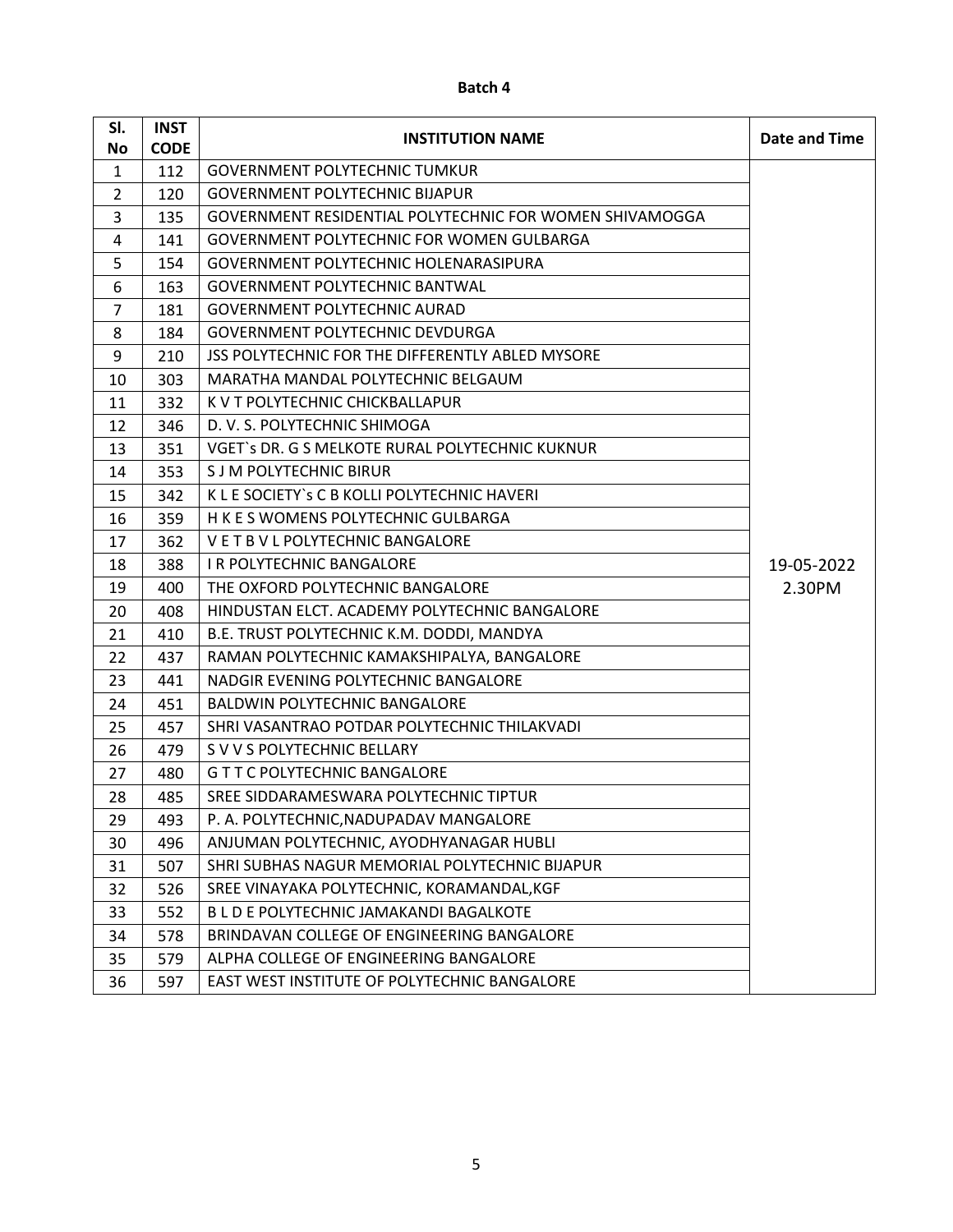| SI.<br>No.     | Code | <b>Institution Name</b>                              | Date and Time |
|----------------|------|------------------------------------------------------|---------------|
| $\mathbf{1}$   | 105  | Smt L. V. (Government) POLYTECHNIC HASSAN            |               |
| $\overline{2}$ | 107  | <b>GOVERNMENT POLYTECHNIC CHINTHAMANI</b>            |               |
| 3              | 115  | <b>GOVERNMENT POLYTECHNIC BIDAR</b>                  |               |
| 4              | 137  | <b>GOVERNMENT POLYTECHNIC KOPPAL</b>                 |               |
| 5              | 139  | <b>GOVERNMENT POLYTECHNIC SORAB</b>                  |               |
| 6              | 144  | <b>GOVERNMENT POLYTECHNIC KARKALA</b>                |               |
| 7              | 170  | GOVERNMENT POLYTECHNIC GUTTURU HARIHARA              |               |
| 8              | 175  | <b>GOVERNMENT POLYTECHNIC IMMADIHALLI</b>            |               |
| 9              | 178  | <b>GOVERNMENT POLYTECHNIC RABAKAVI-BANAHATTI</b>     |               |
| 10             | 189  | GOVT. POLYTECHNIC MOSALEHOSAHALLI                    |               |
| 11             | 203  | A P S POLYTECHNIC BANGALORE                          |               |
| 12             | 302  | SRI TARALABALU JAGADGURU POLYTECHNIC HARAPANAHALLI   |               |
| 13             | 323  | NUTAN VIDYALAYA SOCIETY POLYTECHNIC GULBARGA         |               |
| 14             | 333  | ANJUMAN E ISLAM POLYTECHNIC GADAG                    |               |
| 15             | 329  | MALIK SANDAL POLYTECHNIC BIJAPUR                     |               |
| 16             | 339  | K.L.E SOCIETY's C.B. KORE POLYTECHNIC CHIKODI        |               |
| 17             | 344  | YADGIR POLYTECHNIC YADGIR                            |               |
| 18             | 369  | DR T M A PAI POLYTECHNIC MANIPAL                     | 20-05-2022    |
| 19             | 375  | S J M POLYTECHNIC CHALLAKERE                         | 2.30PM        |
| 20             | 442  | SIDDAGANGA POLYTECHNIC TUMKUR                        |               |
| 21             | 458  | S. L. N. POLYTECHNIC FORT BANGALORE                  |               |
| 22             | 464  | VIDYA VIKAS POLYTECHNIC BANGALORE                    |               |
| 23             | 473  | BHUVAN POLYTECHNIC YELAHANKA BANGALORE               |               |
| 24             | 477  | S E T POLYTECHNIC MELKOTE                            |               |
| 25             | 497  | SRI DHARMASTHALA MANJUNATHESHWARA POLYTECHNIC, UJIRE |               |
| 26             | 503  | MOTHER THERESA POLYTECHNIC KOLARA                    |               |
| 27             | 504  | SRI VIDHYANIKETHAN POLYTECHNIC HASSAN                |               |
| 28             | 514  | NIVEDITHA POLYTECHNIC YADGIRI                        |               |
| 29             | 535  | PANCHASHEELA POLYTECHNIC RAJRAJESHWARI NAGARA        |               |
| 30             | 554  | GULAGANNAVAR POLYTECHNIC KOPPALA                     |               |
| 31             | 562  | JAWAHAR POLYTECHNIC YADGIRI                          |               |
| 32             | 563  | PES POLYTECHNIC SAGAR ROAD, SHIVAMOGGA               |               |
| 33             | 572  | NDRK INSTITUTE OF TECHNOLOGY, TIMMANAHALLI, HASSAN   |               |
| 34             | 576  | S T J INSTITUTE OF TECHNOLOGY, RANEBENNUR            |               |
| 35             | 598  | SHRI KALIDAS POLYTECHNIC COLLEGEBAGALKOT             |               |
| 36             | 600  | SRI C B YELIGAR POLYTECHNIC, DHARWAD                 |               |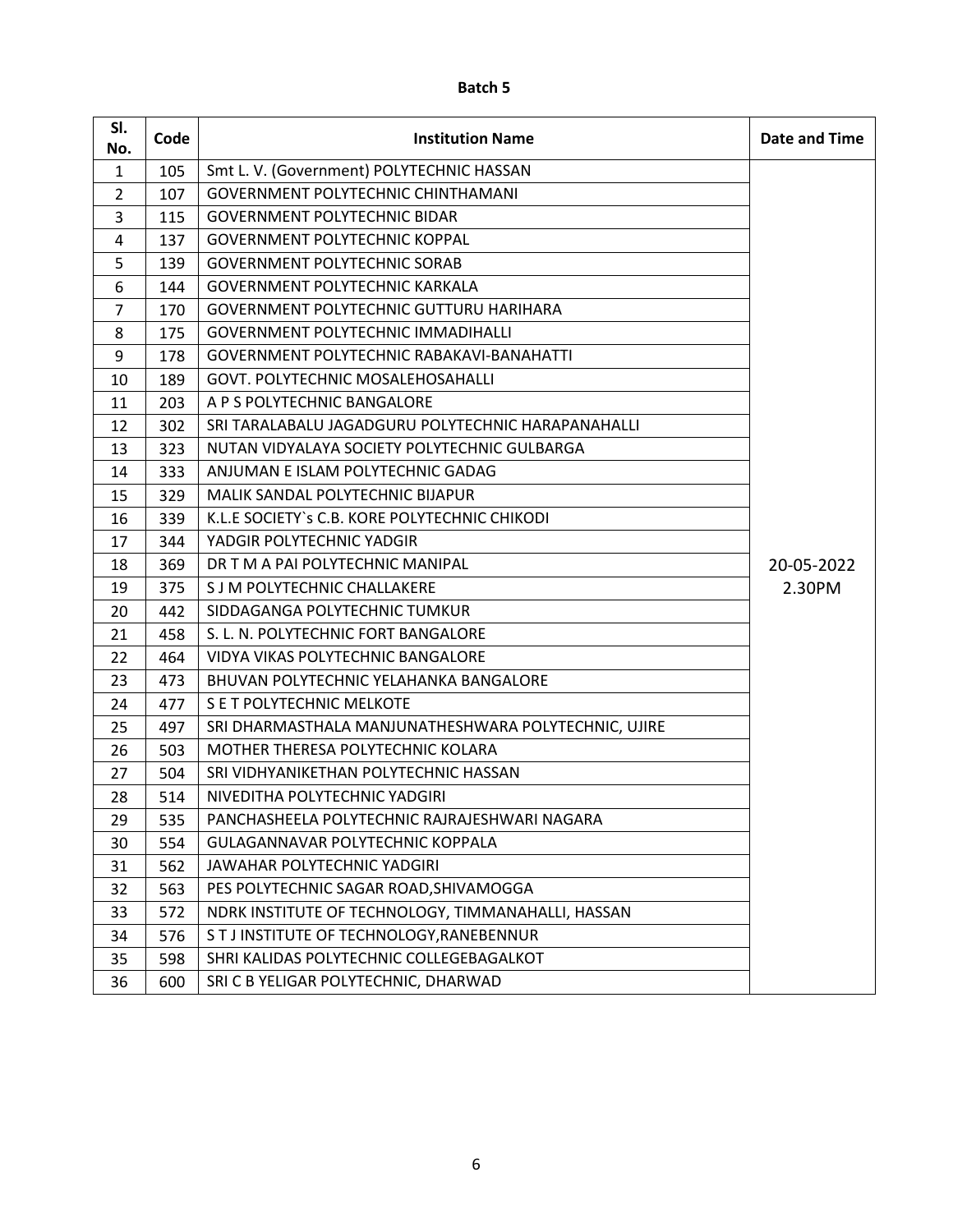| SL.            | <b>INST</b> | <b>INSTITUTION NAME</b>                                      | Date and Time |
|----------------|-------------|--------------------------------------------------------------|---------------|
| NO.            | <b>CODE</b> |                                                              |               |
| $\mathbf{1}$   | 132         | <b>GOVERNMENT POLYTECHNIC FOR WOMEN HASSAN</b>               |               |
| $\overline{2}$ | 138         | GOVERNMENT POLYTECHNIC KUSHTAGI                              |               |
| 3              | 145         | <b>GOVERNMENT POLYTECHNIC UDUPI</b>                          |               |
| 4              | 149         | <b>GOVERNMENT POLYTECHNIC CHITRADURGA</b>                    |               |
| 5              | 179         | <b>GOVERNMENT POLYTECHNIC ATHANI</b>                         |               |
| 6              | 183         | GOVERNMENT POLYTECHNIC CHANNASANDRA                          |               |
| $\overline{7}$ | 304         | RURAL POLYTECHNIC HULKOTI GADAG                              |               |
| 8              | 307         | K C T POLYTECHNIC GULBARGA                                   |               |
| 9              | 311         | RURAL POLYTECHNIC HAUNSABHAVI HAVERI                         |               |
| 10             | 364         | SRI VENKATESHWARA POLYTECHNIC BANGALORE                      |               |
| 11             | 368         | BHARATH POLYTECHNIC BANGARPET                                |               |
| 12             | 390         | NADGIR POLYTECHNIC BANGALORE                                 |               |
| 13             | 393         | BLDE ASSOCIATION's Sri SANGANABASAVA MAHASWAMIJI POLYTECHNIC |               |
|                |             | <b>VIJAYAPURA</b>                                            |               |
| 14             | 398         | SREE BAHUBALI POLYTECHNIC SHRAVANABELAGOLA                   |               |
| 15             | 413         | M. N TECH INST KAMMAGONDANAHALLY BANGALORE                   | 23-05-2022    |
| 16             | 438         | HARALAIAH POLYTECHNIC BHALKI                                 | 2.30PM        |
| 17             | 443         | KAMALABAI POLYTECHNIC BANGALORE                              |               |
| 18             | 450         | R. E. S. POLYTECHNIC SUNKADAKATTE BANGALORE                  |               |
| 19             | 455         | SAHAKARI V. K. POLYTECHNIC BANGALORE                         |               |
| 20             | 461         | RAJIV GANDHI POLYTECHNIC BANGALORE                           |               |
| 21             | 466         | ST. JOHNS POLYTECHNIC HUBLI                                  |               |
| 22             | 478         | INDIRA SHIVA RAO POLYTECHNIC UDUPI                           |               |
| 23             | 489         | ST. PATRICK's POLYTECHNIC BANGALORE                          |               |
| 24             | 490         | SANDUR EDN SOCIETY POLYTECHNIC SANDUR                        |               |
| 25             | 513         | ST. MARY's POLYTECHNIC CHITRADURGA                           |               |
| 26             | 523         | M I E T POLYTECHNIC ILAKAL BAGLKOTE                          |               |
| 27             | 524         | RAJEEV POLYTECHNIC HASSAN                                    |               |
| 28             | 531         | SHETTY POLYTECHNIC GULBARGA                                  |               |
| 29             | 548         | SHRI SANJEEV POLYTECHNIC HULIGUDDA RAICHUR                   |               |
| 30             | 574         | ANGADI INSTITUTE OF TECHNOLOGY AND MANAGEMENT BELAGAVI       |               |
| 31             | 595         | H. M. S IT POLYTECHNIC, TUMKUR                               |               |
| 32             | 596         | BASAVKALYANA POLYTECHNIC COLLEGE BASAVAKALYANA               |               |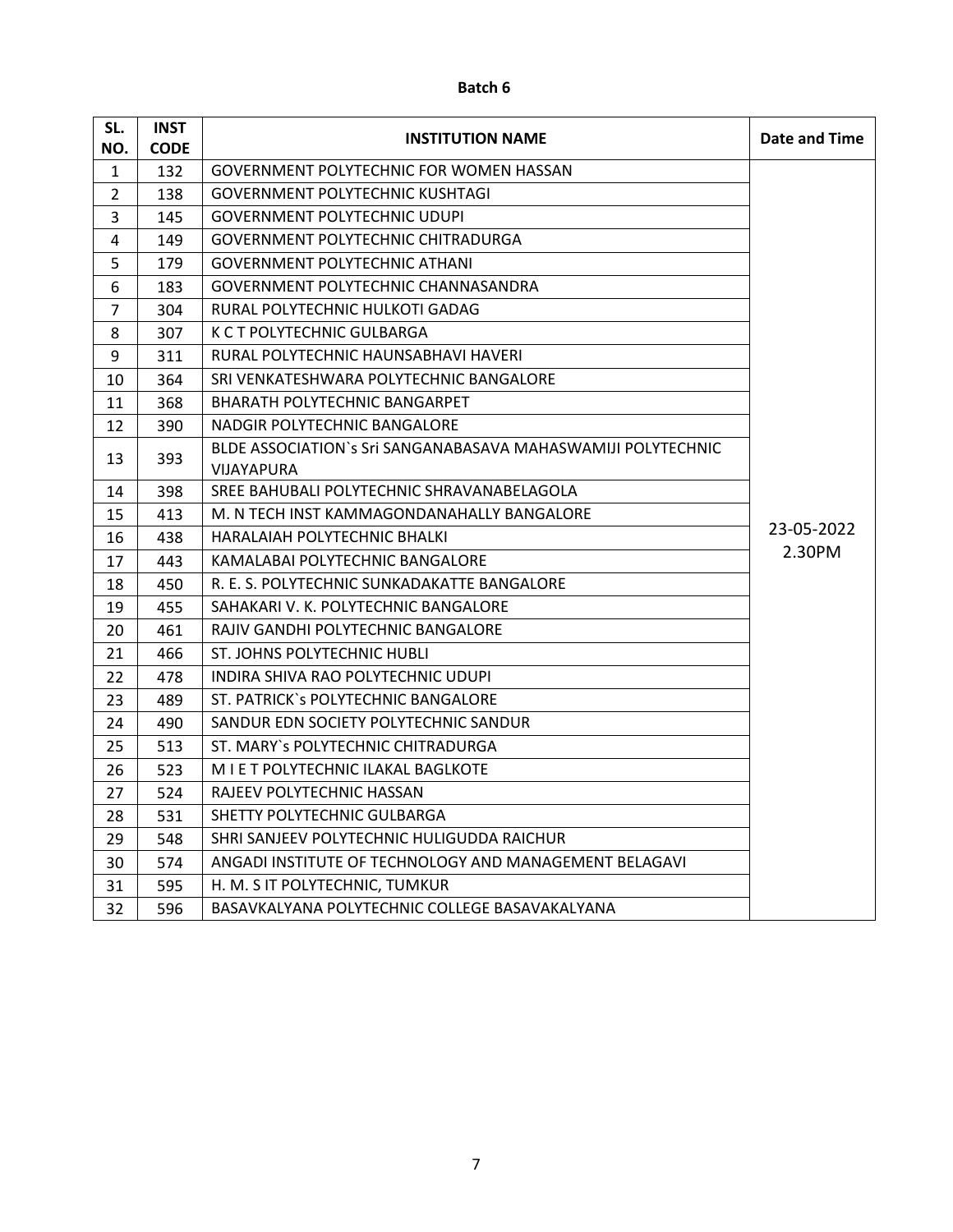| SL             | <b>INST</b> | <b>INSTITUTION NAME</b>                               | Date and Time |
|----------------|-------------|-------------------------------------------------------|---------------|
| NO.            | <b>CODE</b> |                                                       |               |
| 1              | 118         | GOVERNMENT POLYTECHNIC KUSHALNAGAR                    |               |
| $\overline{2}$ | 121         | GOVERNMENT POLYTECHNIC FOR WOMEN, HUBLI               |               |
| 3              | 131         | <b>SCHOOL OF MINES K G F</b>                          |               |
| 4              | 159         | GOVERNMENT POLYTECHNIC RAMANAGARA                     |               |
| 5              | 169         | GOVERNMENT POLYTECHNIC BALAGANAHALLI KOLAR            |               |
| 6              | 172         | <b>GOVERNMENT POLYTECHNIC KAMPLI</b>                  |               |
| $\overline{7}$ | 177         | <b>GOVERNMENT POLYTECHNIC SIDDAPUR</b>                |               |
| 8              | 195         | <b>GOVERNMENT POLYTECHNIC KOPPA</b>                   |               |
| 9              | 202         | K H K INSTITUTE OF ENGINEERING DHARWAD                |               |
| 10             | 306         | H M S POLYTECHNIC TUMKUR                              |               |
| 11             | 310         | J N POLYTECHNIC THANAKUSHNOOR BIDAR                   |               |
| 12             | 327         | MODERN EDUCATION SOCIETY POLYTECHNIC SIRSI            |               |
| 13             | 330         | I M P A C T POLYTECHNIC BANGALORE                     |               |
| 14             | 347         | M E S POLYTECHNIC MADHUGIRI                           |               |
| 15             | 383         | A E & C S PAVAN POLYTECHNIC KOLAR                     |               |
| 16             | 412         | RAMAKRISHNA POLYTECHNIC SRINIVASAPUR                  | 24-05-2022    |
| 17             | 422         | S.R.Y.D TRUST POLYTECHNIC, YALLAMMANA GUDDA           | 2.30PM        |
| 18             | 445         | <b>S G M POLYTECHNIC DEVANUR</b>                      |               |
| 19             | 453         | CHURCH OF SOUTH INDIA GOODWILL POLYTECHNIC BANGALORE  |               |
| 20             | 454         | FAROOQIA POLYTECHNIC FOR WOMEN MYSORE                 |               |
| 21             | 465         | KAMMAVARY POLYTECHNIC BANGALORE                       |               |
| 22             | 494         | R G INSTITUTE OF TECHNOLOGY THORANAGALLU              |               |
| 23             | 500         | K L E SOCIETY's POLYTECHNIC BAILHONGAL                |               |
| 24             | 502         | D S DINAKAR POLYTECHNIC SHIMOGA                       |               |
| 25             | 512         | B V PEETH'S J V MANDAL'S POLYTECHNIC, TERDAL BAGALKOT |               |
| 26             | 521         | S D M T POLYTECHNIC SINDANURU RAICHURU                |               |
| 27             | 532         | R M POLYTECHNIC GULBARGA                              |               |
| 28             | 536         | KARAVALI POLYTECHNIC MANGALURU D. K                   |               |
| 29             | 545         | SAI KRISH POLYTECHNIC, OORGAUM, KGF                   |               |
| 30             | 561         | KEDARA LINGAIAH HIREMAT POLYTECHNIC GANGAMAI MAT      |               |
| 31             | 570         | AKSHAYA INST. OF TECHNOLOGY, LINGAPURA, TUMKUR        |               |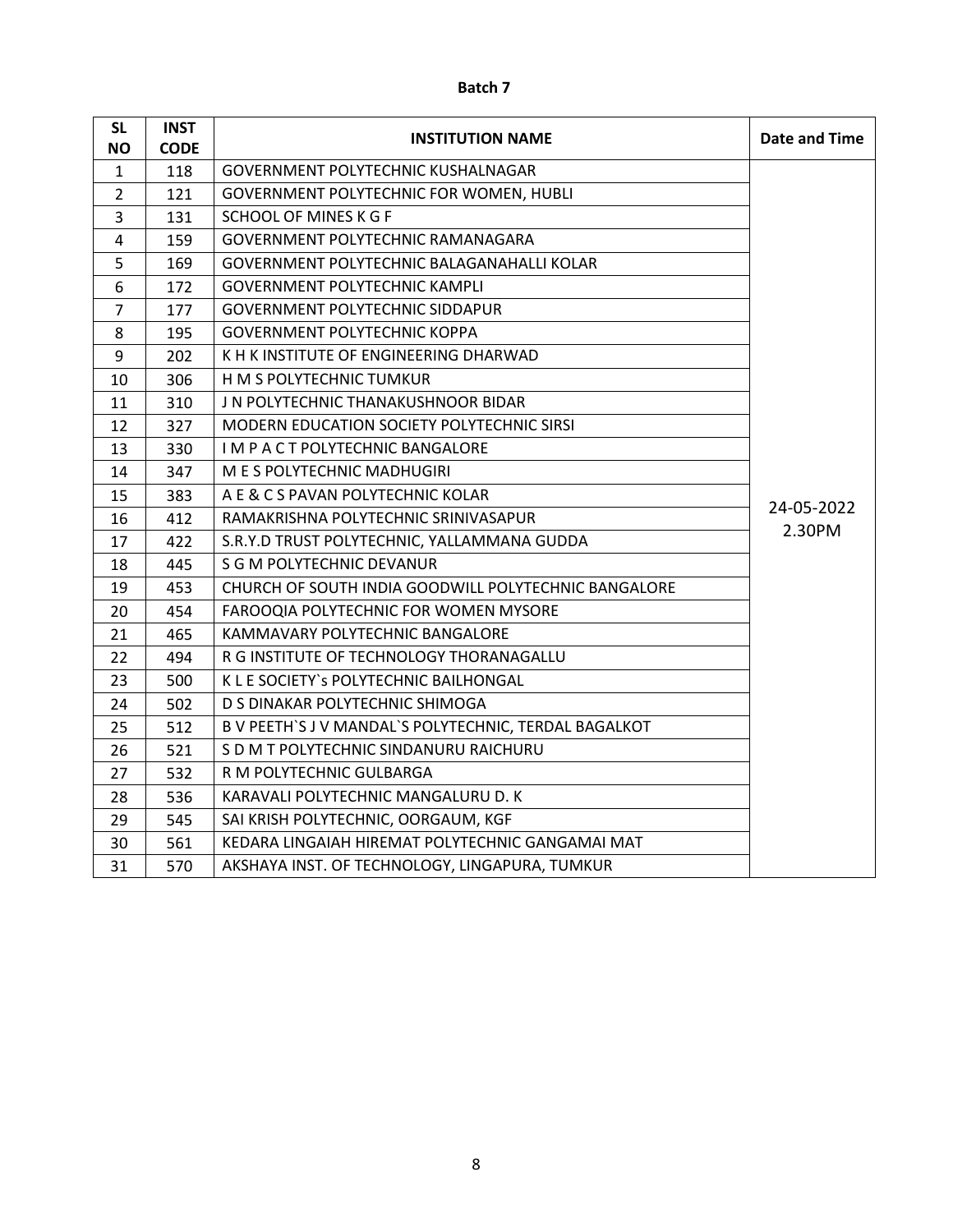| <b>SL</b><br>ΝO | <b>INST</b><br><b>CODE</b> | <b>INSTITUTION NAME</b>                                              | Date and Time |
|-----------------|----------------------------|----------------------------------------------------------------------|---------------|
| 1               | 130                        | GOVERNMENT POLYTECHNIC CHAMARAJANAGAR                                |               |
| $\overline{2}$  | 142                        | GOVERNMENT POLYTECHNIC FOR WOMEN RAMANAGARA                          |               |
| 3               | 143                        | GOVERNMENT WOMEN'S POLYTECHNIC SHIRALAKOPPA                          |               |
| 4               | 148                        | GOVERNMENT POLYTECHNIC GAJENDRAGAD                                   |               |
| 5               | 155                        | <b>GOVERNMENT POLYTECHNIC TURUVEKERE</b>                             |               |
| 6               | 180                        | <b>GOVERNMENT POLYTECHNIC SURAPUR</b>                                |               |
| 7               | 182                        | <b>GOVERNMENT POLYTECHNIC HIRIYUR</b>                                |               |
| 8               | 192                        | <b>GOVERNMENT POLYTECHNIC KAUP</b>                                   |               |
| 9               | 301                        | TIPPU SHAHEED INSTITUTE OF TECH. HUBLI                               |               |
| 10              | 319                        | C.V. CHARANTIMATH RURAL POLYTECHNIC, HUNGUND                         |               |
| 11              | 331                        | AL KHATEEB POLYTECHNIC BANGALORE                                     |               |
| 12              | 354                        | S U C POLYTECHNIC DANDELI                                            |               |
| 13              | 377                        | S J M POLYTECHNIC NELAMANGALA                                        |               |
| 14              | 396                        | NITTUR EDUCATION SOCIETY POLYTECHNIC NITTUR                          |               |
| 15              | 404                        | THE GOVERNMENT EMPLOYEES POLYTECHNIC HUBLI                           |               |
| 16              | 421                        | CENTRAL MUSLIM ASSOCIATION POLYTECHNIC BANGALORE                     | 25-05-2022    |
| 17              | 434                        | ACHARYA POLYTECHNIC SOLADEVANAHALLI, BANGALORE                       | 2.30PM        |
| 18              | 467                        | VASAVI GNANAPEETA POLYTECHNIC BANGALORE                              |               |
| 19              | 472                        | S L J POLYTECHNIC VIDYANAGAR GOKAK                                   |               |
| 20              | 491                        | H. M. S. RURAL POLYTECHNIC MANCHAKALKUPPE TUMKUR                     |               |
| 21              | 492                        | PRASANNA POLYTECHNIC UJIRE                                           |               |
| 22              | 537                        | MAHATHMA GANDHI POLYTECHNIC YADAGIR                                  |               |
| 23              | 540                        | K V POLYTECHNIC NEHRU MARKET RANIBENNURU                             |               |
| 24              | 541                        | S J B G S POLYTECHNIC B G NAGARA NAGAMANGALA                         |               |
| 25              | 546                        | SHRI SIDHARTHA POLYTECHNIC BANGARPET                                 |               |
| 26              | 553                        | Smt. T MALAKANGOUDA PATIL POLYTECHNIC TALIKOTE                       |               |
| 27              | 577                        | VIJAYA VITTALA INSTITUTE OF TECHNOLOGY, BANGALORE                    |               |
| 28              | 586                        | JAIN POLYTECHNIC DAVANGERE                                           |               |
| 29              | 588                        | EKALAVYA INSTITUTE OF TECHNOLOGY POLYTECHNIC CHAMARAJANAGARA         |               |
| 30              | 590                        | P N S INSTITUTE OF TECHNOLOGY BANGALORE                              |               |
| 31              | 592                        | AMRUTA INST. OF ENGG. & MANAGEMENT SCIENCES POLYTECHNIC<br>BANGALORE |               |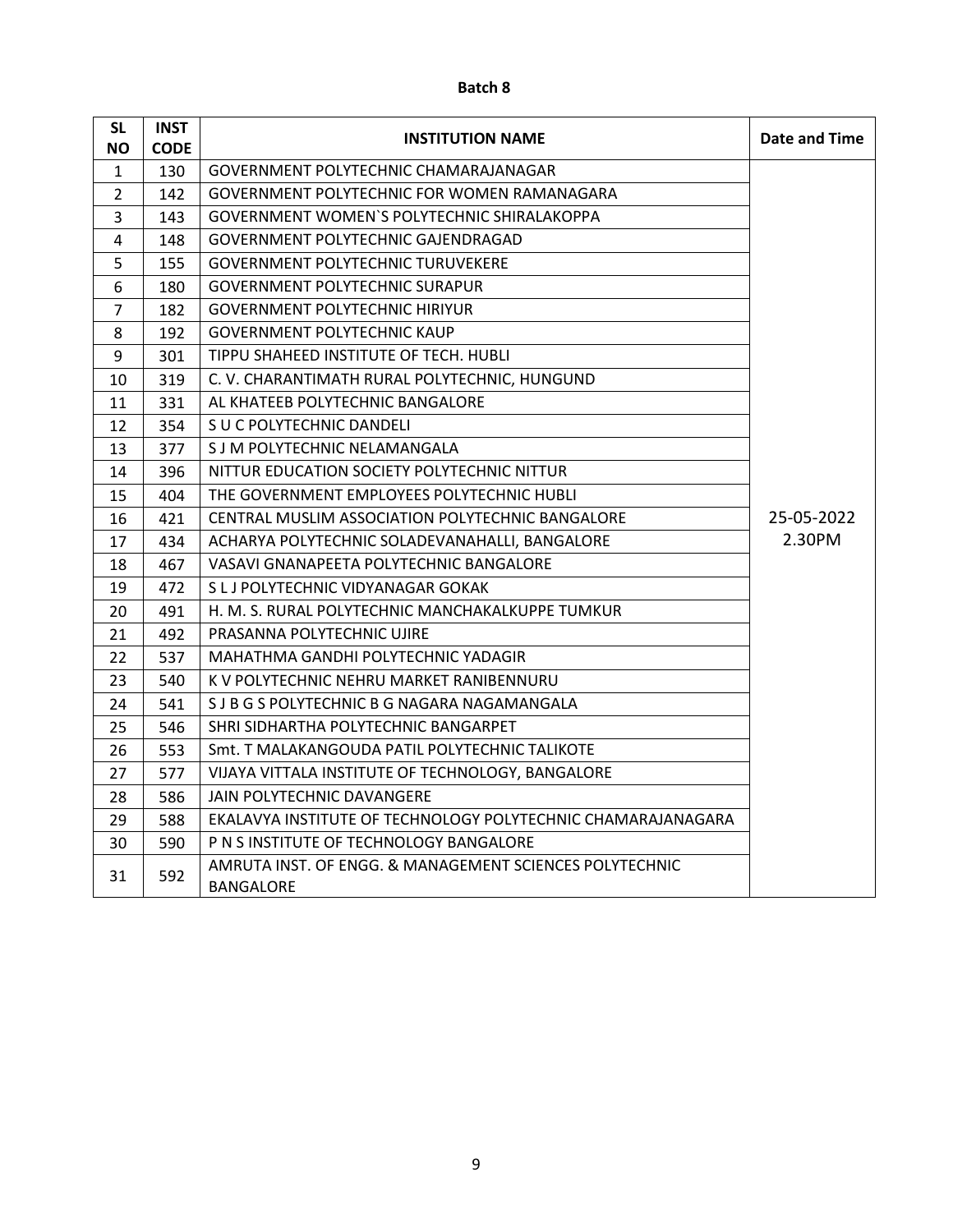| <b>SL</b>      | <b>INST</b> | <b>INSTITUTION NAME</b>                                 | Date and Time |
|----------------|-------------|---------------------------------------------------------|---------------|
| <b>NO</b>      | <b>CODE</b> |                                                         |               |
| $\mathbf{1}$   | 136         | <b>GOVERNMENT POLYTECHNIC BAGEPALLI</b>                 |               |
| $\overline{2}$ | 146         | <b>GOVERNMENT POLYTECHNIC LINGASUGURU</b>               |               |
| 3              | 150         | <b>GOVERNMENT POLYTECHNIC HANGAL</b>                    |               |
| 4              | 153         | <b>GOVERNMENT POLYTECHNIC BELURU</b>                    |               |
| 5              | 158         | GOVERNMENT POLYTECHNIC NAGAMANGALA                      |               |
| 6              | 164         | <b>GOVERNMENT POLYTECHNIC MUDHOL</b>                    |               |
| $\overline{7}$ | 167         | <b>GOVERNMENT POLYTECHNIC MUNDGOD</b>                   |               |
| 8              | 187         | <b>GOVERNMENT POLYTECHNIC SIRA</b>                      |               |
| 9              | 190         | GOVERNMENT POLYTECHNIC BASAVAN BAGEWADI                 |               |
| 10             | 193         | <b>GOVERNMENT POLYTECHNIC CHANNAGIRI</b>                |               |
| 11             | 313         | LRDE ( SCHOOL OF ENGG STUDIES) BANGALORE                |               |
| 12             | 371         | SAHYADRI POLYTECHNIC THIRTHAHALLI                       |               |
| 13             | 349         | RAIBAG POLYTECHNIC RAIBAG                               |               |
| 14             | 372         | R J S POLYTECHNIC BANGALORE                             |               |
| 15             | 380         | N E S POLYTECHNIC KALABURAGI                            | 26-05-2022    |
| 16             | 402         | CAUVERY POLYTECHNIC GONIKOPPAL                          | 2.30PM        |
| 17             | 423         | <b>GNANA VIKAS POLYTECHNIC CHITRADURGA</b>              |               |
| 18             | 446         | SANDUR POLYTECHNIC, YESHWANTNAGAR                       |               |
| 19             | 471         | K BHYRAVESWARA POLYTECHNIC H. GHATTA BANGALORE          |               |
| 20             | 482         | S C T POLYTECHNIC BANGALORE                             |               |
| 21             | 495         | KIT POLYTECHNIC, KUNDAPUR                               |               |
| 22             | 499         | EAST WEST POLYTECHNIC BANGALORE                         |               |
| 23             | 501         | OXFORD POLYTECHNIC PALE VILAGE, DHARAWAD                |               |
| 24             | 547         | J R D POLYTECHNIC VALLAKADINNI RAICHUR                  |               |
| 25             | 550         | VIDYA PRASARAK MANDAL POLYTECHNIC BAGALKOTE             |               |
| 26             | 556         | DR. BABA SAHEB AMBEDKAR POLYTECHNIC, HATTI GOLD RAICHUR |               |
| 27             | 560         | <b>BALAJI POLYTECHNIC NANDIKUR GULBARGA</b>             |               |
| 28             | 568         | N M I T POLYTECHNIC, BENGALURU                          |               |
| 29             | 594         | <b>IMPACT POLYTECHNIC BANGALORE</b>                     |               |
| 30             | 602         | S. L. T. POLYTECHNIC YADGIR                             |               |